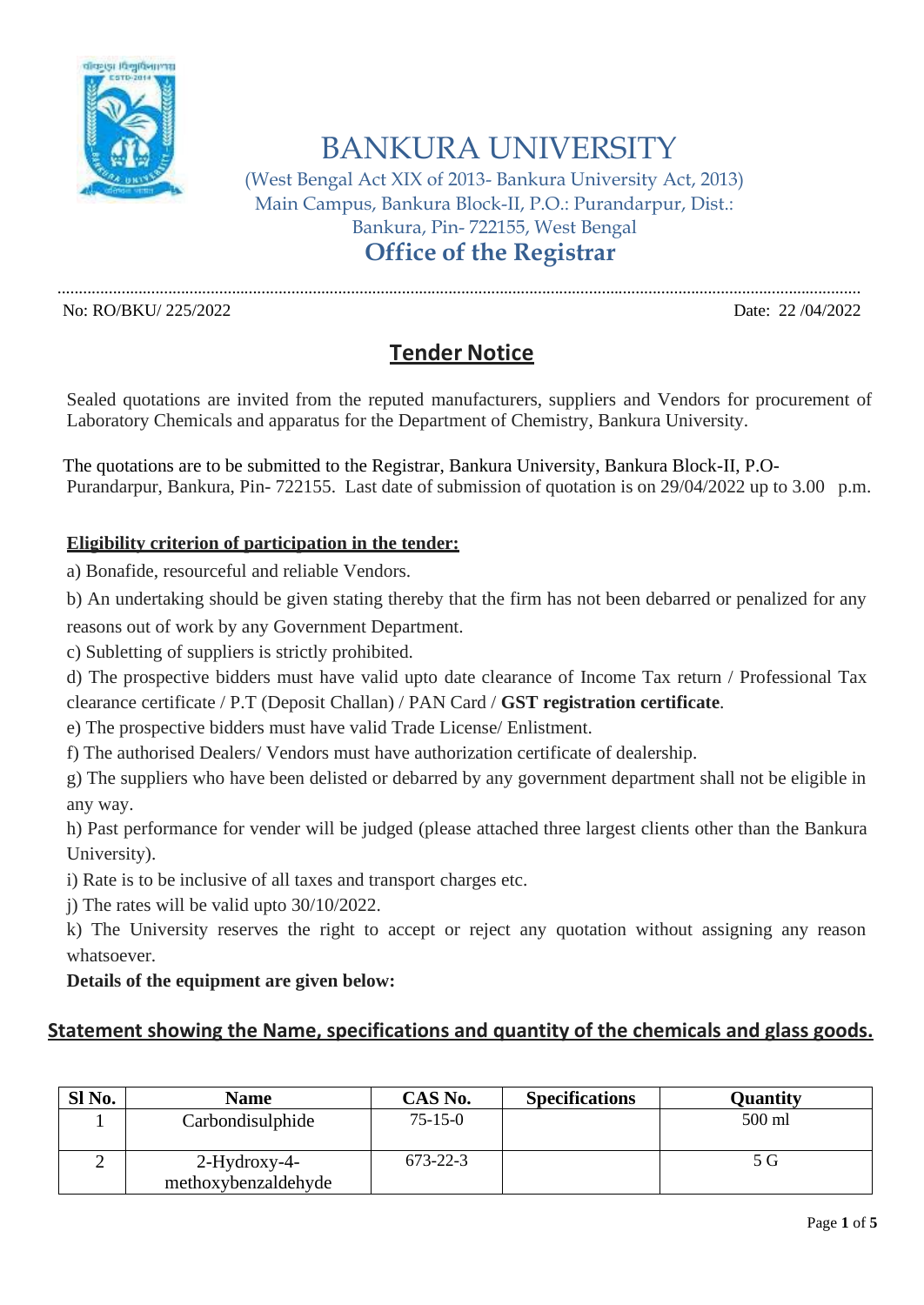| 3              | Chlorosulphonic acid                            | 7790-94-5      | 500 ml            |
|----------------|-------------------------------------------------|----------------|-------------------|
| $\overline{4}$ | Tetrabutylammonium bromide<br>>98%              | 1643-19-2      | 250 G             |
| 5              | 2'-chloroacetophenone                           | 2142-68-9      | 100G              |
| 6              | 3,5-Dimethylphenol                              | 108-68-9       | 100G              |
| $\overline{7}$ | 4-tert-Butylphenol                              | 98-54-4        | 500 G             |
| 8              | Triphenylphosphine                              | $603 - 35 - 0$ | 100 <sub>G</sub>  |
| 9              | 4-Methylphenol or p-cresol<br>98% for Synthesis | 106-44-5       | 500 ml            |
| 10             | Triethylamine                                   | 121-44-8       | 500 ml            |
| 11             | 4-Methoxyphenol                                 | 150-76-5       | $100\,\mathrm{G}$ |
| 12             | 4-Chlorophenol                                  | 106-48-9       | 500 g             |
| 13             | 2,4-Dichlorophenol 98% for<br>Synthesis         | 120-83-2       | 100 g             |
| 14             | Silica Gel (Mesh Size 60-120)                   | 112926-00-8    | $1$ KG            |
| 15             | Methanol /Leisman stain                         | $67 - 56 - 1$  | 2.5L              |
| 16             | Ethanol                                         | $64 - 17 - 5$  | $2.5 L$           |
| 17             | Acetone                                         | $67 - 64 - 1$  | 2.5L              |
| 18             | Diethyl Ether                                   | $60 - 29 - 7$  | 500 mL X 5        |
| 19             | Benzene                                         | $71-43-2$      | 500ml             |
| 20             | Hydrogen peroxide solution<br>30% 30% EMPLURA®  | 7722-84-1      | 500 mL            |
| 21             | Glacial Acetic Acid (AR)                        | 64-19-7        | 2500 mL           |
| 22             | Ethyl Acetate (AR)                              | 141-78-6       | 2500 mL           |
| 23             | Sulfuric acid about 98%<br><b>EMPLURA®</b>      | 7664-93-9      | 2500 mL           |
| 24             | Ammonia sol 28-30% for<br>analysis              | 1336-21-6      | 500 mL X 2        |
| 25             | Hydrochloric acid (AR)                          | 7647-01-0      | 2500 mL           |
| 26             | Orthophosphoric acid, (AR)                      | 7664-38-2      | $500$ mL          |
| 27             | Potassium di-hydrogen<br>Orthophosphate (AR)    | 7778-77-0      | 500 G             |
| 28             | 1-Naphthylbutyrate (AR)                         | 123-54-6       | $500$ mL          |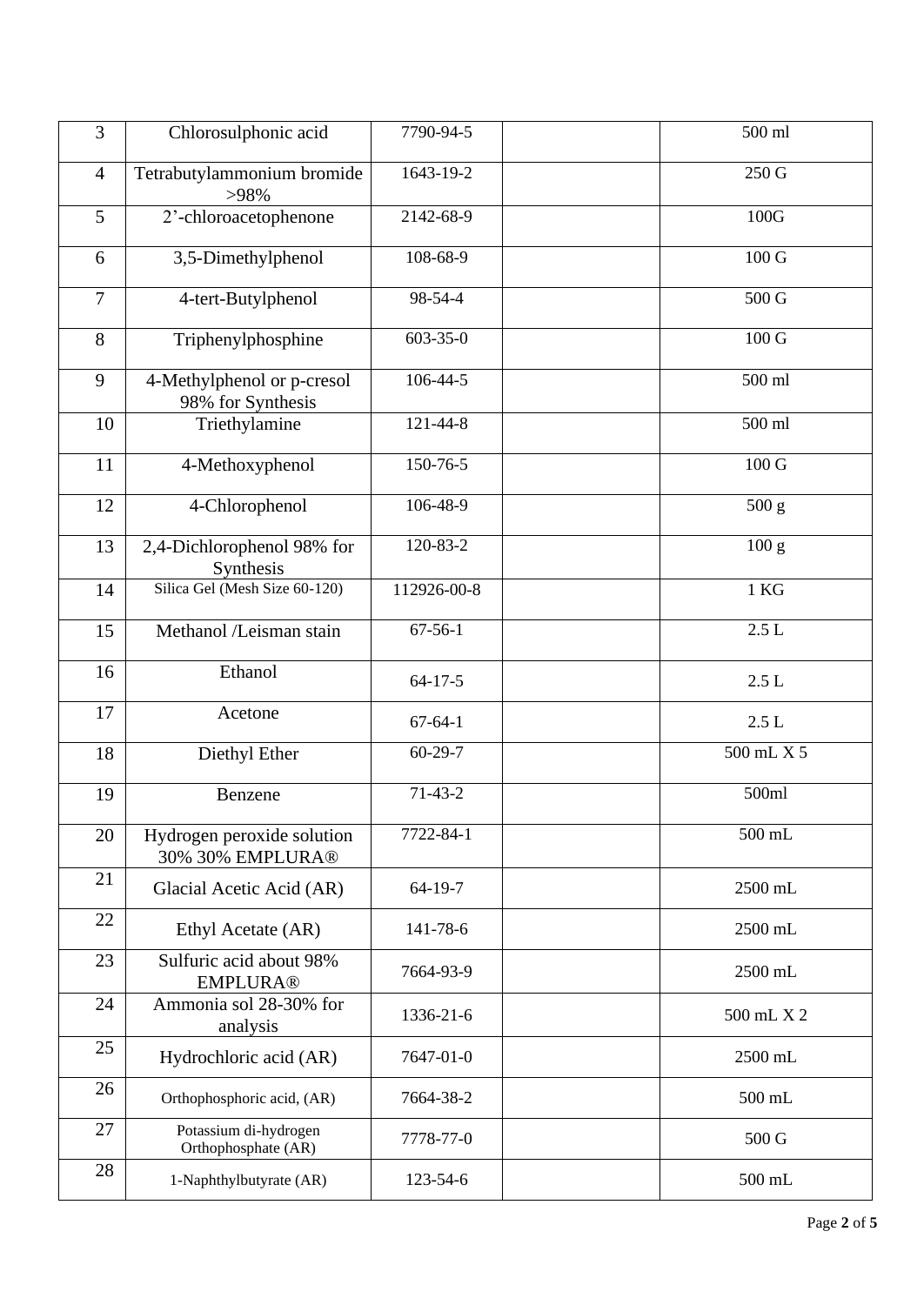| 29 | Sodium dodecyl sulphate (AR)                      | $151 - 21 - 3$ | 100 G           |
|----|---------------------------------------------------|----------------|-----------------|
| 30 | Cetyltrimethylammonium bromide<br>(AR)            | $57-09-0$      | 100 G           |
| 31 | Sodium Bromide (AR)                               | 7647-15-6      | 500 G           |
| 32 | Lithium Chloride (AR)                             | 7447-41-8      | 100 G           |
| 33 | Sodium Chloride (AR)                              | 7647-14-5      | 500 G           |
| 34 | Cadmium Sulphide (AR)                             | 1306-23-6      | 500 G           |
| 35 | Cadmium Telluride (AR)                            | 1306-25-8      | 100 G           |
| 36 | Tetra methyl ammonium bromide<br>(AR)             | $64 - 20 - 0$  | 100 G           |
| 37 | Tetra ethyl ammonium bromide<br>(AR)              | $71-91-0$      | 100 G           |
| 38 | Silver Sulphate (AR)                              | 10294-26-5     | 10 <sub>G</sub> |
| 39 | Potassium Iodide(AR)                              | 7681-11-0      | 250 G           |
| 40 | Potassium persulphate (AR)                        | 7727-21-1      | 500 G           |
| 41 | Sodium Thiosulphate Pentahydrate<br>(AR)          | 10102-17-7     | 500 G           |
| 42 | Starch Indicator (AR)                             | 9005-25-8      | 500 G           |
| 43 | Iodine resublimed (AR)                            | 7553-56-2      | 100 G           |
| 44 | Sodium Hydroxide (AR)                             | 1310-73-2      | 500 G           |
| 45 | Phenolphthalein (AR)                              | 77-09-8        | 100 G           |
| 46 | Sodium Acetate (AR)                               | 127-09-3       | 500 G           |
| 47 | Ammonium Acetate (AR)                             | 631-61-8       | 500 G           |
| 48 | Methyl acetate (AR)                               | 79-20-9        | $500$ mL        |
| 49 | Acetonitrile                                      |                | $2.5 L$         |
| 50 | Copper, ACS reagent,<br>granular,                 | 7440-50-8      | $100\:{\rm G}$  |
| 51 | Vanadyl sulphate hydrate 96%<br><b>Extra Pure</b> | 123334-20-3    | $100\:{\rm G}$  |
| 52 | Barium chloride dihydrate<br>99% Extra Pure       | 10326-27-9     | 500G            |
| 53 | Silicone Oil                                      | NA             | 1L              |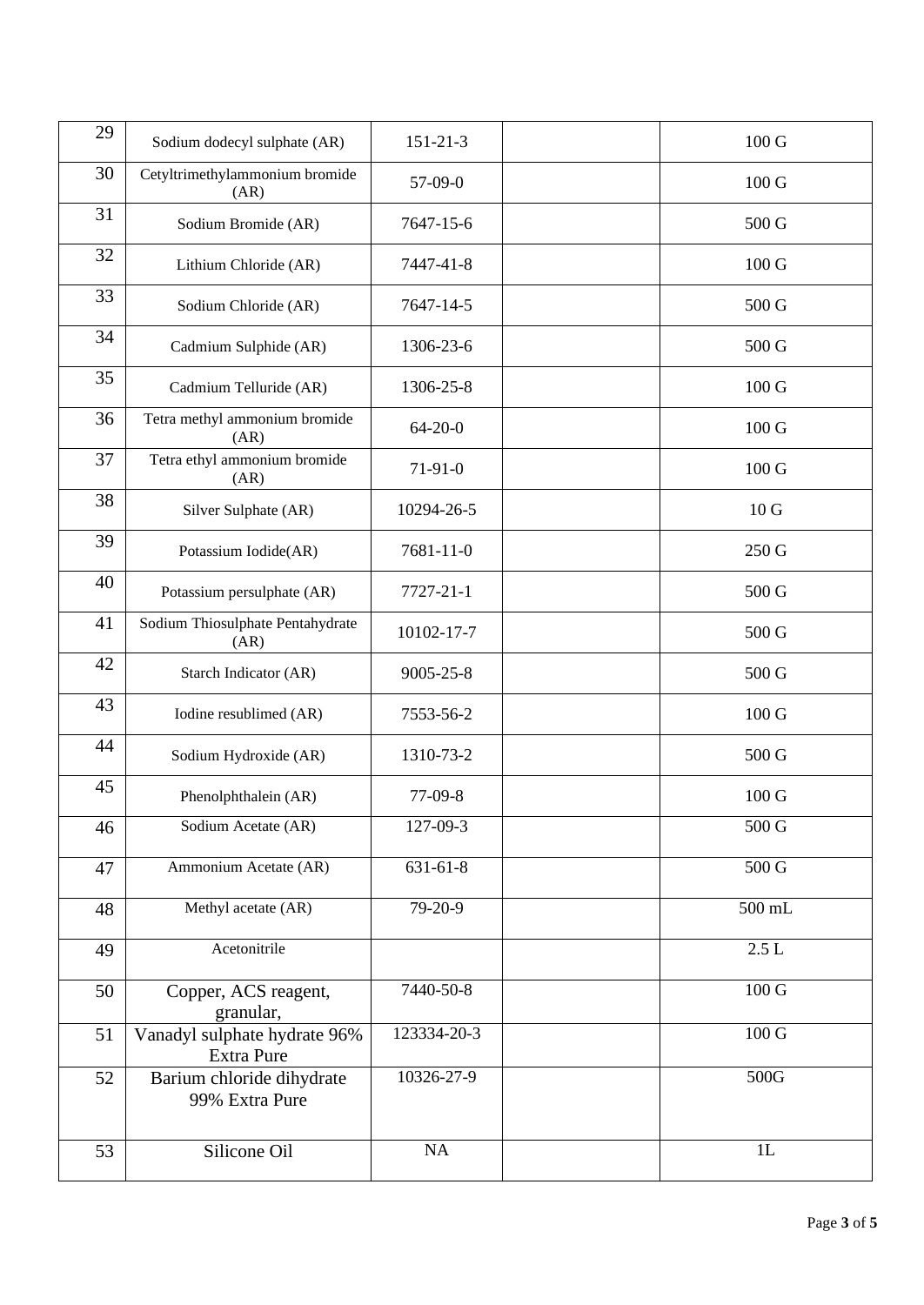| 54 | Zinc chloride dry 98% for                                         | 7646-85-7      |                                                                                                                                                                                                               | 500 G            |
|----|-------------------------------------------------------------------|----------------|---------------------------------------------------------------------------------------------------------------------------------------------------------------------------------------------------------------|------------------|
|    | synthesis/AR/ACS                                                  |                |                                                                                                                                                                                                               |                  |
| 55 | Tris(2-aminoethyl)amine                                           | 4097-89-6      |                                                                                                                                                                                                               | $10$ mL          |
| 56 | Manganese (II)Chloride tetra<br>hydrate                           | 13346-34-9     |                                                                                                                                                                                                               | 500 G            |
| 57 | Ethylene diamine $> 99\%$<br>puriss for synthesis                 | $107 - 15 - 3$ |                                                                                                                                                                                                               | 500mL            |
| 58 | Triphenyl phosphite 97%                                           | $101 - 02 - 0$ |                                                                                                                                                                                                               | 500 G            |
| 59 | o-Anisidine                                                       | $90 - 04 - 0$  |                                                                                                                                                                                                               | 100 G            |
| 60 | 2-Acetylpyridine                                                  | 1122-62-9      |                                                                                                                                                                                                               | 25 G             |
| 61 | 2-(Methylthio) aniline                                            | 2987-53-3      |                                                                                                                                                                                                               | 25 G             |
| 62 | Potassium oxalate<br>monohydrate                                  | 6487-48-5      |                                                                                                                                                                                                               | 500 G            |
| 63 | Burette clamps                                                    |                | Single Burette clamp,<br>PVC sleeves for firm<br>gripping of burettes.                                                                                                                                        | 10 No            |
| 64 | Retort ring                                                       |                | Retort Ring with<br>bosshead, Size in<br>Inches: 4                                                                                                                                                            | 10 No            |
| 65 | Water Distillation Unit                                           |                | <b>Water Distillation</b><br>Unit Automatic (wall<br>mounting) electrically<br>operated with 3 Core<br>Wire and plug to<br>Work on 220 volts<br>A.C supply, Made of<br>Stainless Steel,<br>Capacity 5 Liters. | $1$ No           |
| 66 | Volumetric flasks                                                 |                | Capacity 100<br>Ml, Stopper<br>Size 14/23                                                                                                                                                                     | 10 No            |
| 67 | Glass dropper                                                     |                | Glass dropper 20 cm<br>long with powerful<br>rubber sucker, size 6<br>inches long tube                                                                                                                        | 30 No            |
| 68 | Dropping Funnel,<br><b>Graduated With Glass Stopcock</b>          |                | Capacity 100 mL,<br>Stopper<br>Size 19/26                                                                                                                                                                     | 1 N <sub>0</sub> |
| 69 | Pressure equilising cylindrical<br>Funnel with ptfe stopcock      |                | Socket & cone size<br>24/29                                                                                                                                                                                   | 1 N <sub>0</sub> |
| 70 | Test tube Brush                                                   |                |                                                                                                                                                                                                               | 50 No            |
| 71 | Filter paper                                                      |                | Filter paper (Normal,<br>A1) Pack of 100                                                                                                                                                                      | 5 N <sub>0</sub> |
| 72 | Silicone tubing for distillation unit<br>& laboratory application |                | Size<br>8 mm ID x 12 mm<br><b>OD</b>                                                                                                                                                                          | 10 meter         |
| 73 | Cold Glass Trap, for Laboratory                                   |                | Capacity: 500ml                                                                                                                                                                                               | $2$ No           |